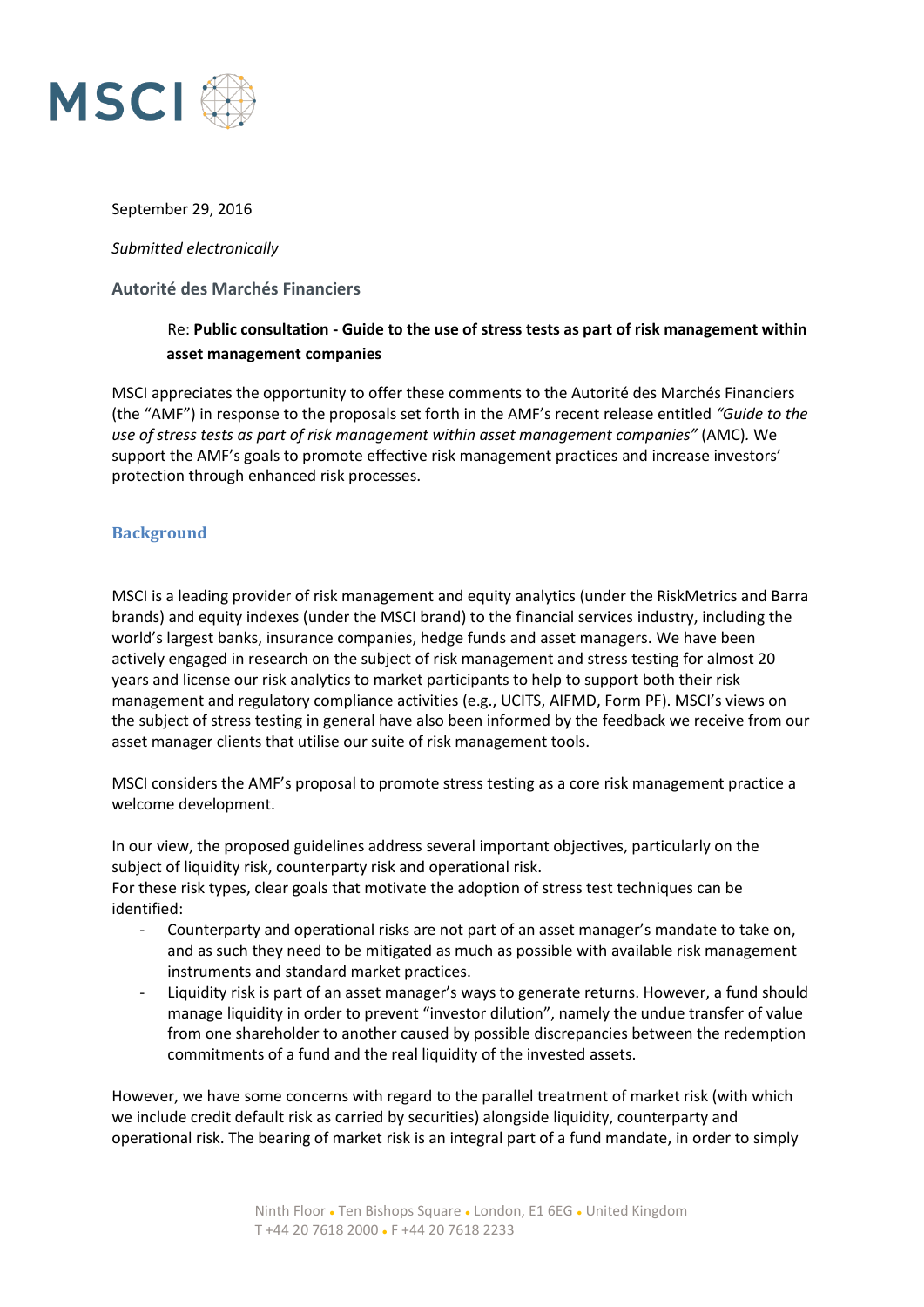

generate returns. There is no natural limit for market risk to ward off, provided risks are transparently communicated to investors prior to subscriptions and risk targets are respected in the investment cycle. While stress test can be a valid instrument for the disclosure of market risk in some cases, it is not clear what type of investment actions (creation of limits, definition of provisions …) a fund should enact on the basis of the result of adverse market risk stress testing, if not in some special cases.

## **Observations on Liquidity Risk guidelines**

MSCI supports the spirit of the AMF recommendations on liquidity risk, as those recommendations are aimed at:

- Raising liquidity risk to the level of a key, non-negligible component of investment risk;
- Protecting fund shareholders from "investor dilution", namely the unfair transfer of costs across different shareholders of the same fund; and
- Aligning liquidity policies on the liabilities side with liquidity of the assets of the fund.

The proposed recommendations are generally in line with MSCI's views on liquidity risk. In particular, we believe it is critical that guidelines require assessment of liquidity risk:

- Across a full spectrum of liquidity, and not only as a binary characteristic (i.e., liquid vs. illiquid);
- In its entire complexity, namely along the multiple dimensions of transaction cost, size, and time to liquidation,
- In a way that avoids a one-size-fits-all liquidity risk measure for all asset classes and fund types. In this regard the proposal is in line with the flexibility of tools proposed by the FCA ("Liquidity management for investment firms: good practice") ad IOSCO ("Principles of Liquidity Risk management for collective investment schemes"). Different liquidity indicators are better suited for different asset classes because of the different degree of market transparency and data availability, and
- Without enforcing rigid rules which could directly impact portfolio composition based on the result of liquidity scorings during stressed events. Even the best conceivable liquidity scorings cannot replace the value of human decisions to manage a portfolio in the course of a market distress.

With regards to the last two points in particular, the AMF is taking a different approach from the SEC Rules on liquidity risk management for open end funds proposed in September 2015. On these aspects in particular, the SEC received fairly critical responses during the public consultation ended in January 2016.

Assessing liquidity risk is not an easy task and poses unique challenges compared to other types of risk such as market, credit or counter-party risk. Liquidity risk measures suffer from scarcity of appropriate data sources for many asset classes. Consequently, quantifying asset or portfolio liquidity can require strong assumptions, which may compromise objectivity, testability, audit-ability and comparability of the metrics. In this respect, assets traded over-the-counter, and specifically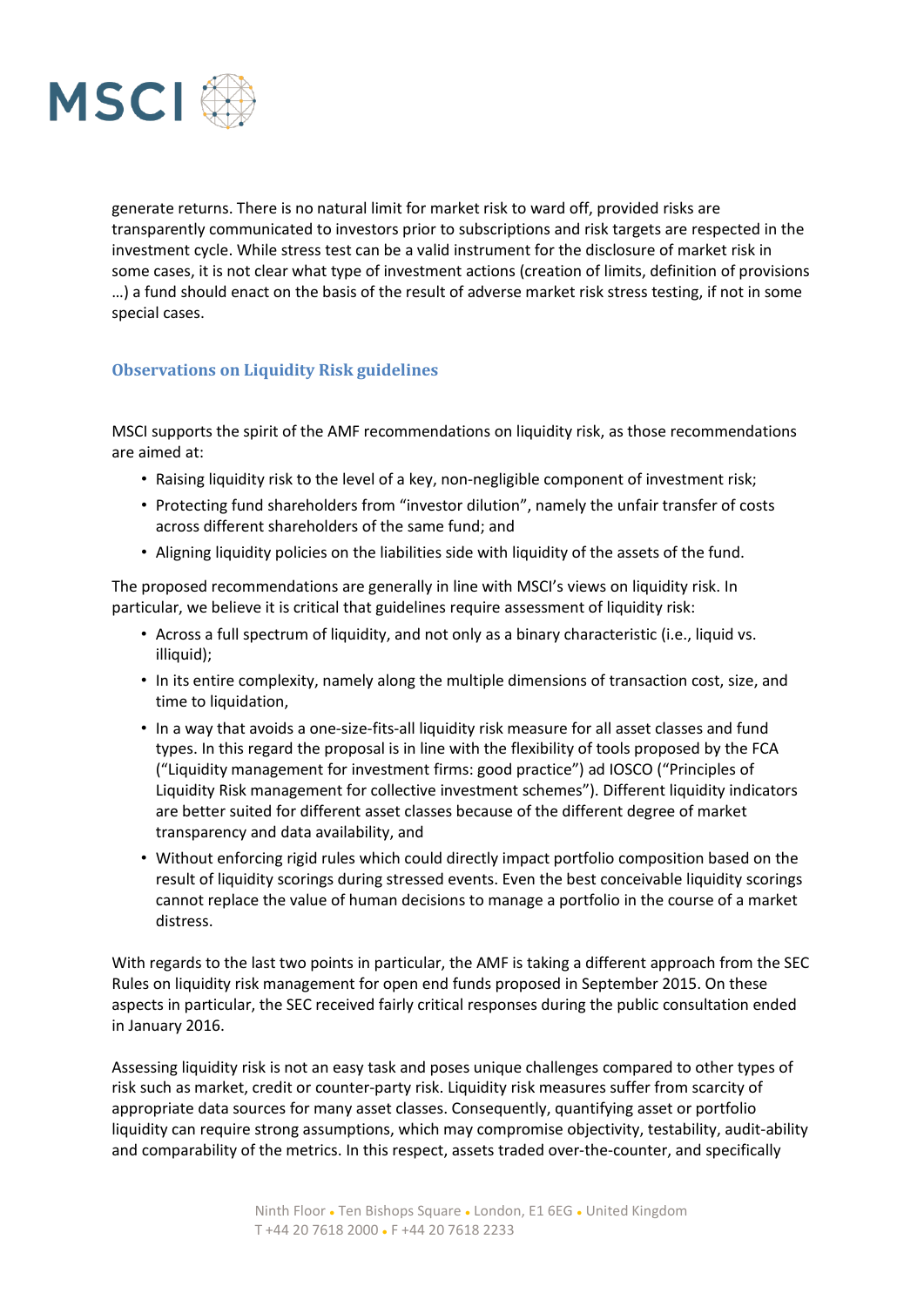

bonds, pose a serious challenge. On this subject, we observe that the announced MiFID2 reforms on the matter of enforcing pre- and post- trade transparency for bond markets in particular, are expected to represent a turning point not only in Europe but worldwide for the dissemination of consolidated trade and quote data for bond markets, fundamental for the development of more objective metrics of liquidity than is possible nowadays. In the transient between now and the implementation of such reforms (expected Q1 2018), bond liquidity metrics will still necessarily have to rely heavily on strong assumptions. The hope is that in the near future, objective and testable data will gradually replace these assumptions.

### **Observation on Market Risk Stress Tests**

The AMF guidelines on the use of stress test encompass multiple types of risk: market, liquidity, counterparty and operational. As we have noted previously, while clear objectives can be identified for the mitigation of the last three types of risk, it is not as clear in the case of market risk, **what the ultimate objective of a stress testing framework should be**.

In the case of asset management companies, clients are shareholders and not creditors. A fund, as opposed to a bank, doesn't have a regulatory capital meant to withstand adverse scenarios and guarantee its solvability. Clients of a fund mandate the asset manager to take on market risk for the purpose of generating returns, and are willingly exposed to such risks, as long as those risks are disclosed transparently and are in line with the fund's regulatory disclosures. With this in mind, it's not clear what objective stress test should have in actively managing the risks of a fund, at least in the general case.

We think for instance of the common case of a fund indexed to a (equity or bond) benchmark. Risk is transparently disclosed to investors through the definition of the benchmark, and extreme adverse events are best defined in terms of benchmark performance itself. Stress testing in this case will not provide useful insight neither for portfolio management purposes nor for investor disclosure. Enforcement of limits based on stress tests would lead to benchmark departures prior to the actual occurrence of envisioned crashes, something that appears clearly unacceptable. Risk disclosure based on stress tests defined in benchmark terms would not add any useful information.

We see only two meaningful applications of market risk stress test, but both are limited in scope and suited only for active funds.

- 1. Stress testing as a tool for investor **risk disclosure**, when expressing risk in stress testing language helps understanding it. This is most useful for active funds, to report risks in a compact dashboard and to unveil potential hidden risks. Some examples are:
	- a. The somewhat trivial case of risks expressed as sensitivities (Greeks). Sensitivities are a standardized type of stress test (e.g. 'what if rates drop 1%'), although typically designed to account for standard as opposed to extreme market shocks. In the AMF guidelines, however, stress testing does not seem to encompass sensitivities.
	- b. Possible cases in which a stress test is the best way to exemplify and illustrate a potential hidden risk in a fund.
		- i. Ex: the case of a CPPI fund, in which the minimum redemption target cannot be achieved if there's a sudden market gap larger than some threshold (e.g.